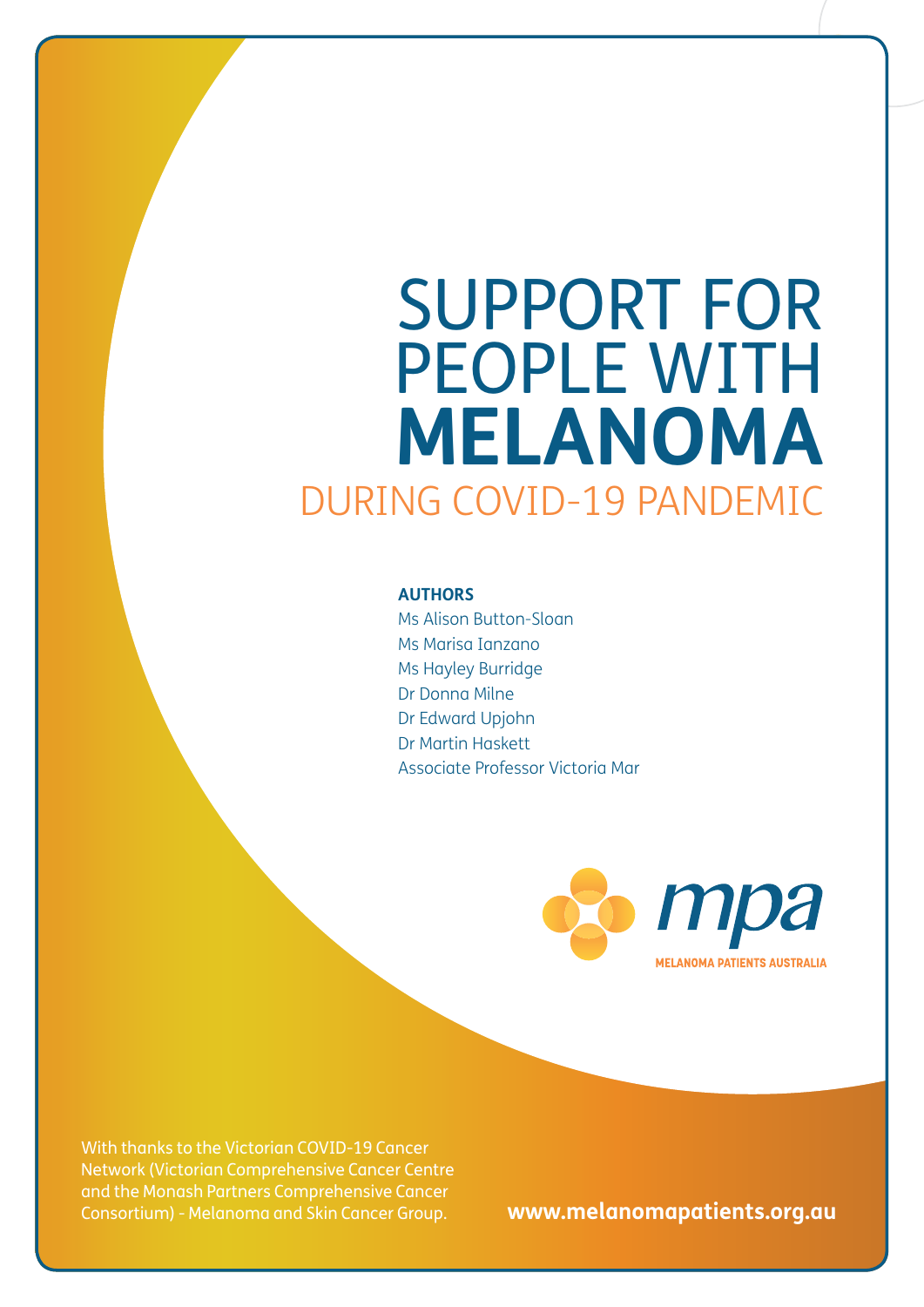# Table of Contents

| Guidelines for fever management in patients on |  |
|------------------------------------------------|--|
|                                                |  |
|                                                |  |
|                                                |  |
|                                                |  |
|                                                |  |
|                                                |  |
|                                                |  |
|                                                |  |
|                                                |  |

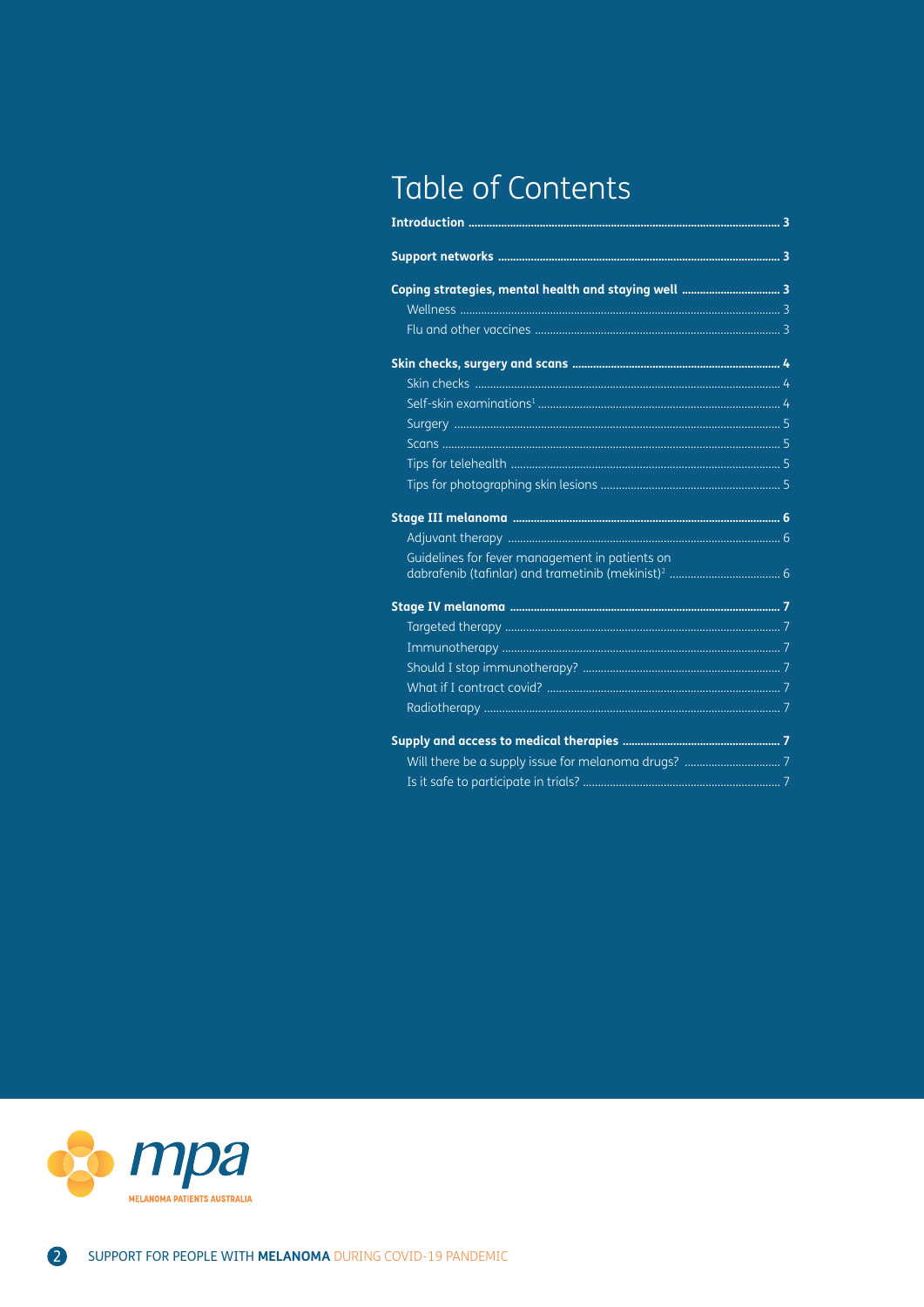

## Introduction

In response to the COVID-19 pandemic, an expert advisory panel has been established for each cancer type to provide guidance to doctors as well as support for patients during this time. This is a joint initiative **of the Victorian Comprehensive Cancer Centre and Monash Partners Comprehensive Cancer Consortium.** 

This short-term guidance has been developed together with Melanoma Patients Australia to ensure people with melanoma (current or new diagnosis) receive optimal but flexible care that is standardised across hospitals and community-based practices during this period. The intent of care is to always do what is best for the patient and his/her individual circumstances.

At all times, extreme caution should be exercised to reduce the transmission and impact of COVID-19. Currently, the situation is stable, with most centres operating as per standard care. However, the situation is fluid and may change in the future if there is a spike in cases and the risk level increases.

The current melanoma guidelines highlight the importance of multidisciplinary care for optimal care of melanoma patients. Multidisciplinary melanoma units are functioning throughout the COVID-19 crisis with face-to-face and telehealth services available for patients as well as support for external clinicians so that patients can be expertly cared for locally wherever possible.

## Support Networks

This is an anxious time for cancer patients and additional support is available through **Melanoma Patients Australia**.

- **Telephone:** 1300 884 450
- **Website:** https://melanomapatients.org.au/.
- **Virtual support group:** https://melanomapatients.org.au/virtual-support-group/ (MPA has all support meetings via zoom now so anyone around Australia can join a group regardless where they live).

Other helpful Australian websites:

- **Cancer Council Australia:** https://www.cancer.org.au/
- **Beyond Blue:** https://www.beyondblue.org.au/

# Coping Strategies, Mental Health and Staying Well

#### WELL NESS

There is help and support available for people living with melanoma via support networks listed above. If you are feeling overwhelmed emotionally, we strongly encourage you to reach out to your general practitioner or other trained professional.

The **Coronavirus Anxiety Workbook** contains additional resources you may find useful, this can be found via https://www.depauw.edu/files/resources/coronavirus-anxiety-workbook.pdf.

## FLU AND OTHER VACCINES

As we approach flu season it is important to reduce the risk of influenza, particular with the additional threat of COVID-19. *Please remember the flu vaccination does not stop you contracting COVID-19.*

Specific advice for people with melanoma on treatment with immunotherapy is available via https://melanomapatients.org.au/2020-influenza-vaccine/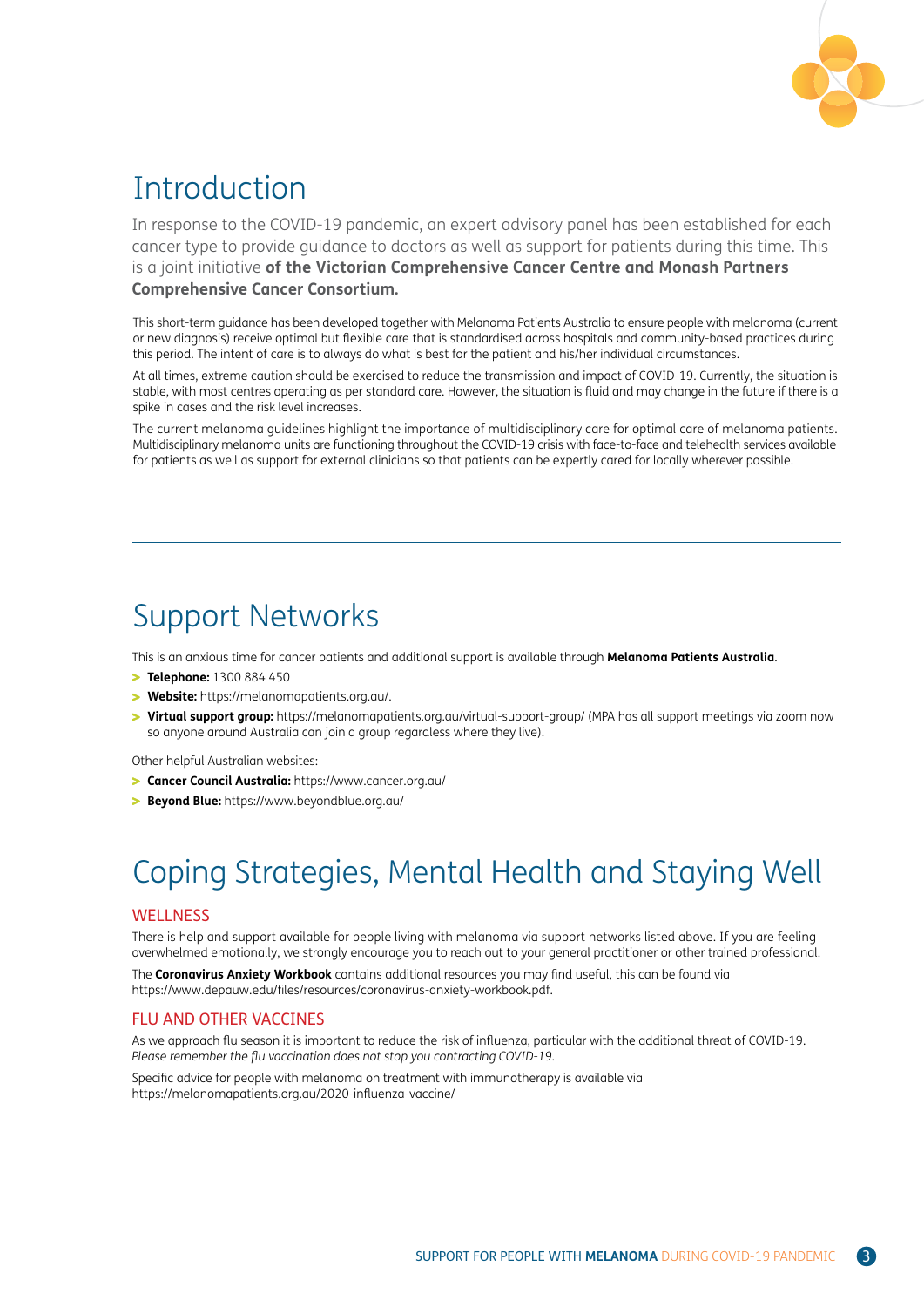# Skin Checks, Surgery and Scans

#### SKIN CHECKS

To protect patients and staff as much as possible from risk of COVID-19 infection, many doctors are using telehealth as an initial triage to assess skin lesions. If an assessment is not possible via telehealth, a face-to-face visit should be scheduled. It is still safe to attend a face to face appointment when needed.

During this period, it is particularly important that you know your skin and monitor it for any changes and raise any concerns with your doctor.

#### SELF-SKIN EXAMINATIONS1

#### TRUST YOUR EYES and YOUR INTUITION

Self-skin examination is very useful as it is known that up to 70% of melanomas on the skin are first detected by someone who has had no specific training or knowledge about melanoma and sometimes this happens even before it looks like a melanoma to a doctor.

You can do it!!!

#### LOOK FOR ANYTHING THAT IS NEW OR CHANGING

The ABCDE rule (below) may help you remember what to look for:

- A: Asymmetrical shape
- B: Border irregularity
- C: Colour variation and change
- D: Diameter (size) >6mm
- E: Evolving i.e. a spot of any size which is changing or growing
- F: A lump in or under the skin

Also refer to the *SunSmart 'SPOT the difference'* poster found via

https://www.sunsmart.com.au/downloads/resources/posters/spot-the-difference-poster.pdf

Melanoma may not have any specific symptoms, however YOU MAY FEEL

- > Feel pain, numbness or tingling
- > See bleeding, ulceration, or weeping
- > See inflammation or redness

PHOTOGRAPHY can assist by allowing a true comparison over time. If something is unchanged over 3 to 6 months it is unlikely to be melanoma. If something is new or changing then it needs assessment to determine if a biopsy is required.

#### EXAMINE ALL AREAS OF YOUR BODY

Although sun exposure increases the risk for melanoma, the disease is not limited to sun exposed skin. You must look everywhere on your body, including:

**>** Between fingers and toe spaces

- Scar and surrounding skin
- > Face, scalp and ears
- > Neck and shoulders > Back, chest and abdomen
- **>** Fingernails and toenails > Feeling for lymph nodes

> Legs, front and back

Genitals and buttocks

Melanoma cells may travel to the lymph nodes and cause them to swell to a size resembling a marble or a grape and to feel tender, though "palpable" lymph nodes may also be normal or a response to infection. The important places to check are the neck, the armpits and the groin.

#### DON'T FEEL RESPONSIBLE: DON'T BE SHY

Your role is only to discover potential problems to show your doctor. Never feel embarrassed or inhibited to ask about something which worries you.

#### GET HELP

Though a lot can be achieved by looking at yourself in a mirror, it is best if you have a partner help you to check difficult to see areas like the back, back of thighs and soles of feet. If a lesion of concern is identified please contact your GP, specialist or melanoma centre for assessment.

1. Adapted from 'Melanoma shared care. A tripartite approach for survival, the patient, their GP and their specialist.' Dr Martin Haskett (Alfred Health) Colleen Berryman and Tracey Tobias (SMICS).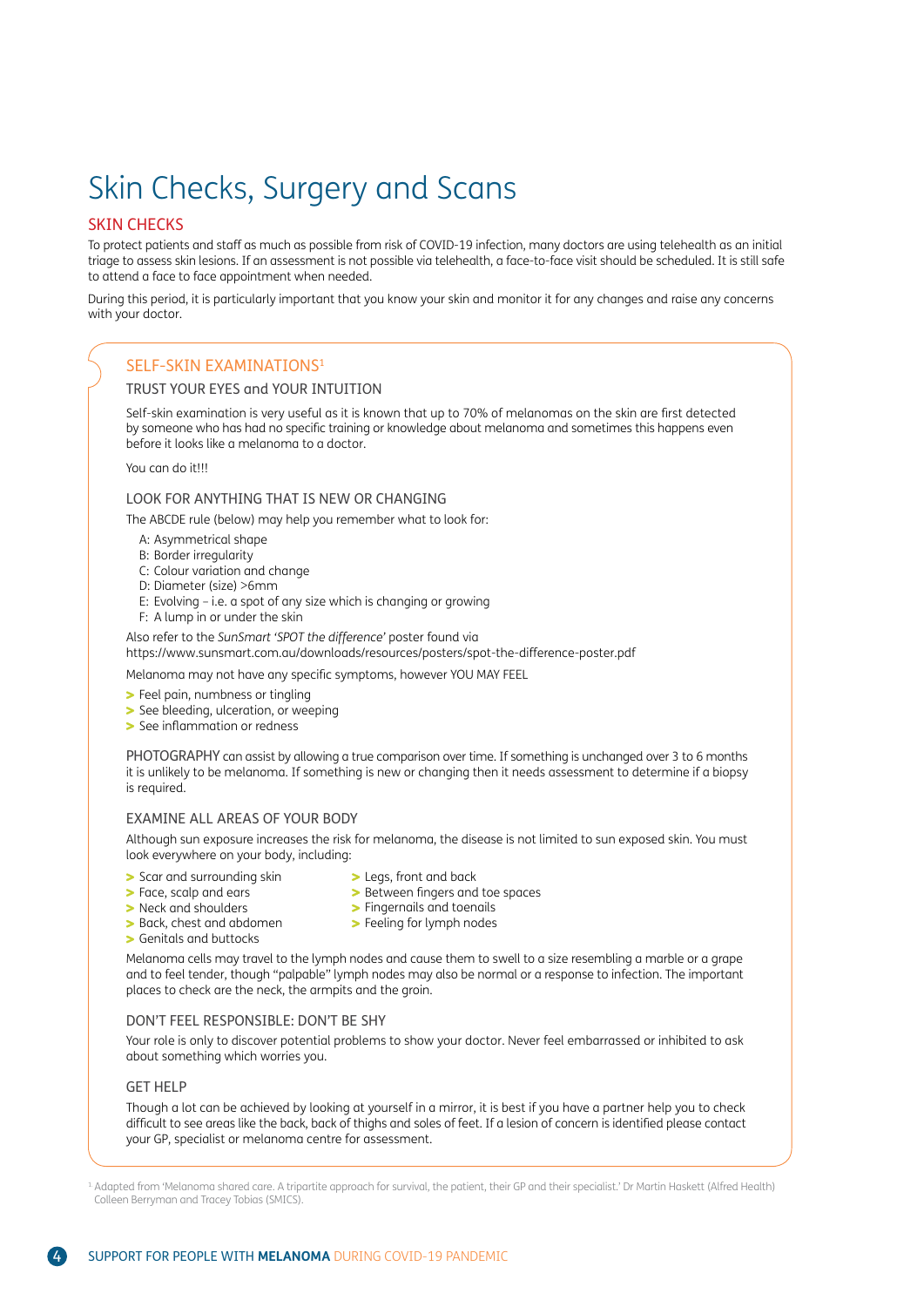

#### **SURGERY**

**There is currently no need to delay any stage of surgery (diagnostic or definitive), but the situation is fluid and may depend on prevalence of COVID-19 in your region.**

#### SCANS

Currently, there is no need to delay routine scans, but the situation is fluid and may depend on prevalence of COVID-19 in your region.

Surveillance scans should be ordered based on an individual's risk of disease returning and weighed against risk of potential exposure to COVID-19 and the likely implications to your health if contracted.

If the COVID-19 risk is increased, routine surveillance imaging in patients with stage III melanoma and no symptoms may be deferred (rather than cancelled) until the COVID-19 risk abates.

Where there is a clinical suspicion of metastatic disease, access to PET scans, MRI scans and CT scans used for diagnosis is unchanged and will not be deferred or delayed.

#### TIPS FOR TELEHEALTH

Telehealth consultations may be via telephone or video-link. Staff can often assist you with the technology if you are uncertain how to connect.

It is a good idea to check your own skin, scars, lymph nodes prior to this consultation (see above) so that you can raise any issues with your treating doctor.

If you have a lesion of concern it is helpful to **forward a photograph** of it prior to the consultation. Staff at the clinic will be able to provide the best email to send this to.

#### TIPS FOR PHOTOGRAPHING SKIN LESIONS

- A smart phone will take good photos of your skin
- > Make sure the lighting is good and there are no shadows
- > Try not to take photos of spots 'from an angle'
- > It can be hard for your doctor to work out where a spot is if you are too close so take a **distant shot** (an arms-length away) and a **close up** (a hand-span away) and send both
- You can use a coin or a ruler as a 'scale' this can sometimes also help the camera focus
- If your photo looks out of focus it probably is! Keep trying and you will get a sharp one!
- **>** For photos of spots on your back or hard to reach places it is good to have someone to take it for you if possible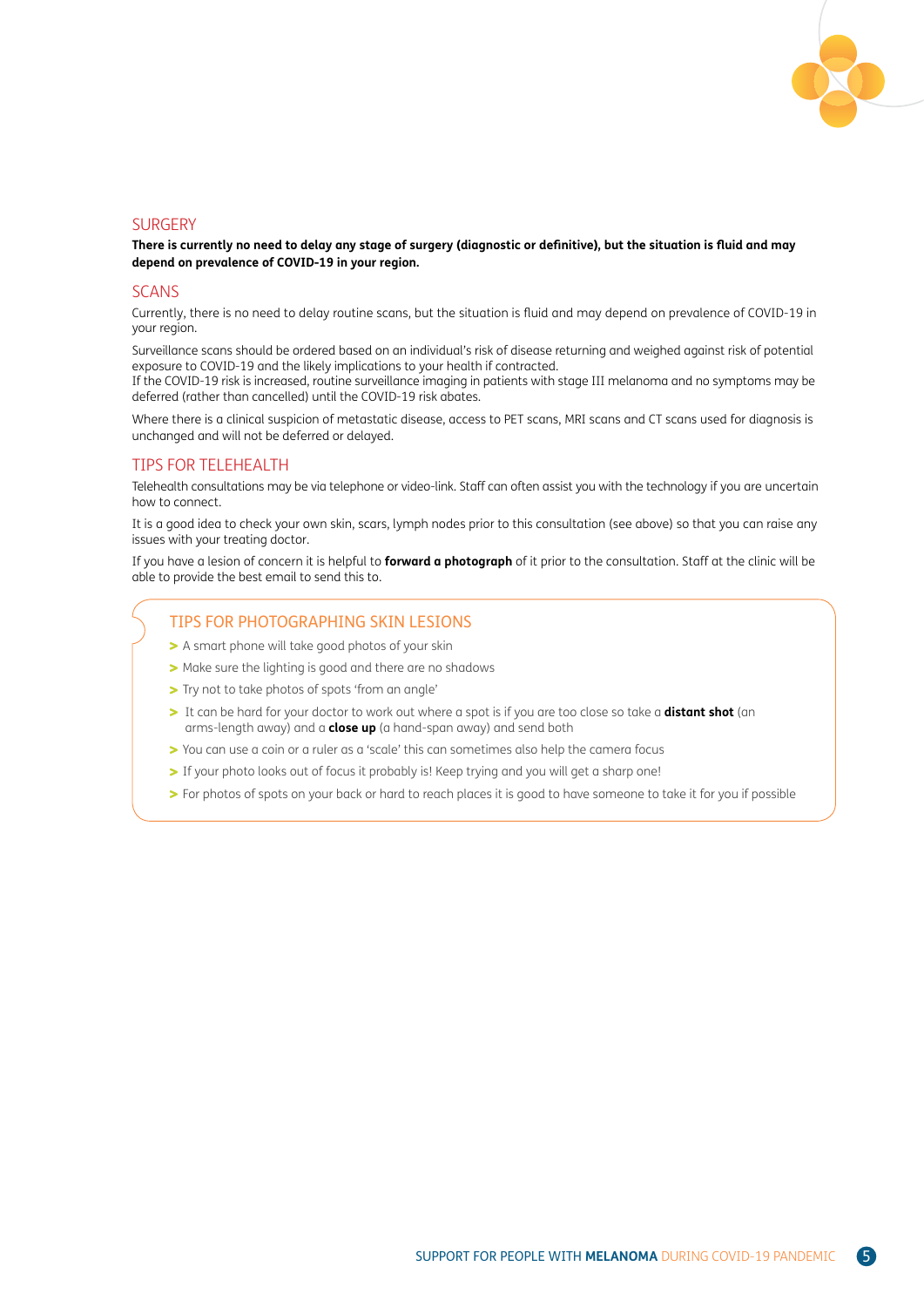## Stage III Melanoma

## ADJUVANT THERAPY

Adjuvant medical therapy includes immunotherapy (nivolumab) or targeted BRAF/MEK inhibitor therapy (Dabrafenib/Trametinib) following surgery and is offered to people with stage IIIB/C/D melanoma as part of standard care.

However, in the current climate, risks related to COVID need to be considered when weighing up the risk/benefit ratio of the treatment. Patients who are older or with co-morbidities, especially with earlier stage III disease may be very reasonably treated with observation following surgery, reserving systemic therapy for recurrence if it occurs.

Whilst adjuvant therapy (BRAF/MEK inhibitor or immunotherapy) itself does not increase the risk of infection, the following should be considered:

- For people with BRAF mutant melanoma, adjuvant Dabrafenib/Trametinib, which has the advantage of being an oral therapy that can allow patients to be managed predominantly by telehealth. However, it is frequently complicated by **fever**, which can mimic an acute infection.
- Guidelines for the management of fever for people taking Dabrafenib/Trametinib can be found below.
- For patients with or without BRAF mutations, adjuvant Nivolumab (immunotherapy see also below), is usually well tolerated. However, if side effects occur, treatment of these **may require prolonged steroids** that may increase risks from COVID-19 infection. Although nivolumab is administered intravenously, it can safely be given in the home in some centres. Please check with your treating team if this service is available.
- Patients already on adjuvant immunotherapy or targeted therapy should discuss the relevant risks and benefits of continuing treatment with their oncologist.

## GUIDELINES FOR FEVER MANAGEMENT IN PATIENTS ON DABRAFENIB (TAFINLAR) AND TRAMETINIB (MEKINIST)2

#### BACKGROUND

- Non-infective fevers occur in up to 50% of patients on dabrafenib (TAFINLAR) and trametinib (MEKINIST)
- The novel coronavirus (COVID-19) typically causes a respiratory illness, with symptoms including cough, shortness of breath and fatigue. Early reports indicate that fevers are a common symptom, occurring in the majority of patients at some point in their illness. Fever may also be the sole presenting symptom of COVID-19.
- Given the increasing prevalence of COVID-19 in our community, patients who are on dabrafenib (TAFINLAR) and trametinib (MEKINIST) need to be particularly vigilant about febrile episodes.

#### STEPS TO TAKE IF YOU EXPERIENCE A FEVER

- 1. If you have a temperature of 38°C or higher, **stop your dabrafenib (TAFINLAR) and trametinib (MEKINIST) immediately**.
- 2. If you have any other symptoms consistent with a COVID-19 infection, please call the National Department of Health at 1800 020 080 (this hotline is open 24 hours a day and will give advice regarding testing and self-isolation).

Information can also be found online at: and https://www.australia.gov.au which has links to all States and Territories.

- 3. Symptoms of COVID-19 infection include:
	- **>** Feeling short of breath
	- Cough (dry or productive of sputum)
	- > Sore throat
	- **>** Fatigue or tiredness
	- > Muscle aches
	- Loss of taste and/or smell
- 4. If you only have a fever and no other symptoms consistent with COVID-19, please still self-isolate for a minimum of 24 hours within your home. If the fever has abated within 24 hours after your last dose, and no new symptoms have developed, this is consistent with a side effect of the medications.
- 5. As always, during the febrile episode ensure you are keeping well hydrated.
- 6. Once you have been afebrile for 48 hours, you can restart the dabrafenib (TAFINLAR) and trametinib (MEKINIST).

#### **PLEASE REMEMBER - This is meant as a general guideline to help inform patients. Please still be in contact with a member of your treating team when you have a febrile episode so they can also provide you with guidance and support.**

<sup>2. &#</sup>x27;Guidelines for Fever Management in Patients on Dabrafenib (TAFINLAR) and Trametinib (MEKINIST).' Dr Alison Weppler (Peter MacCallum Cancer Centre) and the Peter MacCallum Cancer Centre Melanoma Unit.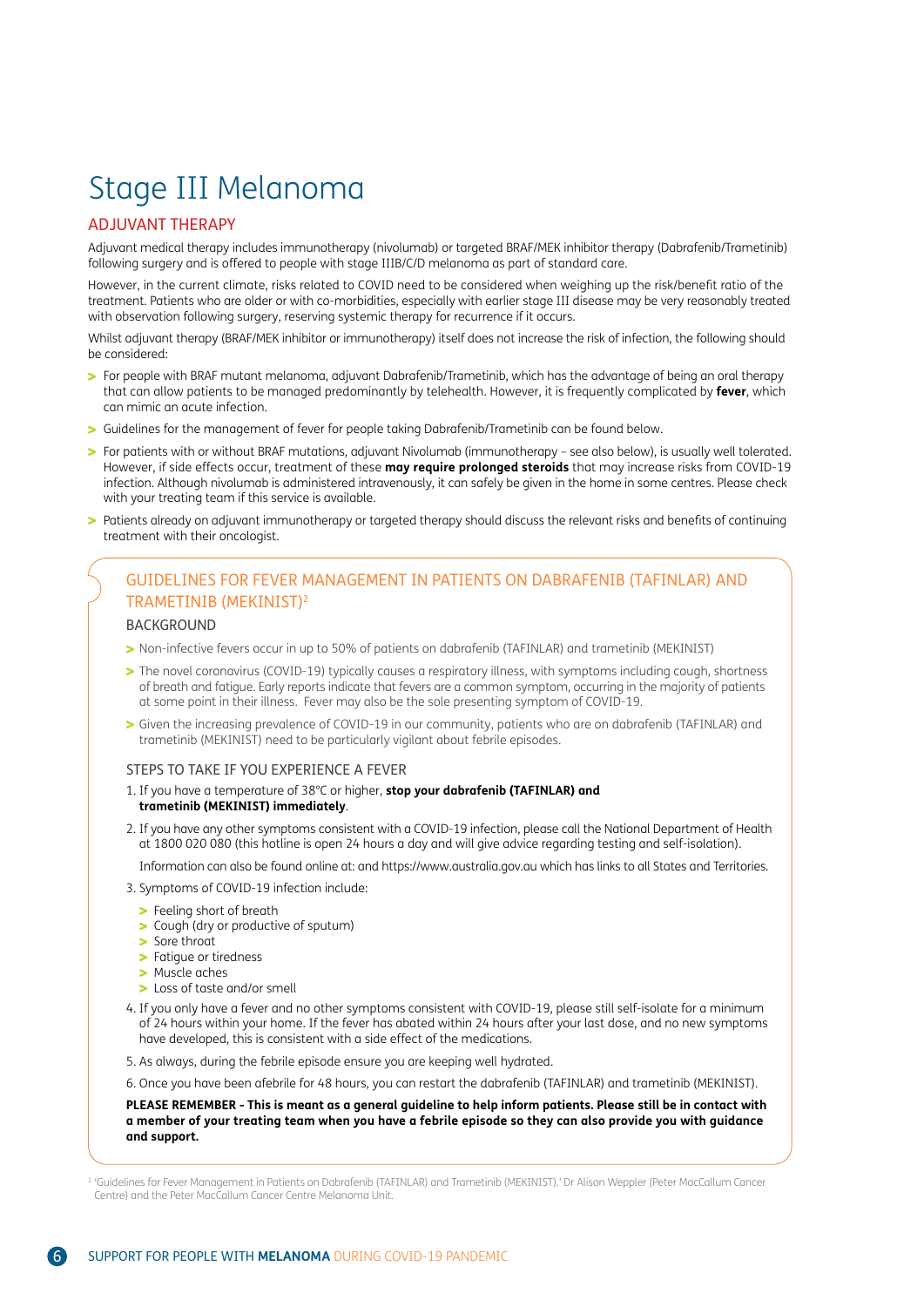

## Stage IV Melanoma

People with stage IV melanoma, where there has been spread beyond local skin and lymph nodes, may be treated with either immunotherapy or targeted therapy. As stated above, these treatments do not increase the risk of infection. However, the same considerations apply.

## TARGETED THERAPY

Oral targeted therapy (eg. Dabrafenib / Trametinib) may be used for patients with BRAF mutant melanoma as adjuvant therapy (see above) or for treatment of Stage IV disease.

Fever is a common side-effect, which can mimic acute infection (such as COVID-19). As mentioned above, *Guidelines for fever management can be found above on Page 6, under Adjuvant Therapy.*

## IMMUNOTHERAPY

Immunotherapy treatments work by stimulating your own immune system to allow it to recognise and destroy cancer cells more effectively. This increased activity in your immune system does not make you "superhuman!" In this instance, your risk of contracting COVID-19 is the same as the general population.

The exceptions to this rule: If you have an underlying condition and/or are on steroids for an immunotherapy side effect then your immune system can be suppressed, this can increase your risk of contracting the virus.

The degree of immune suppression you experience is mostly dependent on the time and amount of steroid you are taking. The higher the dose and the longer the duration of steroid treatment the more immunosuppressed you become. Importantly, you must not stop taking steroid medication abruptly.

In this situation, your treating team will guide you on the most appropriate management, but you must also be extra vigilant with COVID precautions.

## SHOULD I STOP IMMUNOTHERAPY?

The optimal duration of immunotherapy is not yet known. Current recommendations for people with Stage IV melanoma are to cease anti PD-1 therapy after 2 years of treatment. Decisions around cessation of treatment should be made together with your oncologist. Patients achieving good partial or complete responses and who are at increased risk of a severe illness if infected by COVID-19 (over 80 years or have significant co-morbidities) should discuss their best course of action with their oncologist.

#### WHAT IF I CONTRACT COVID?

If you do contract COVID it is important that you let your oncologist know and discuss the most appropriate management of your melanoma therapy, including steroid dosing. Importantly, you must not stop taking steroid medication abruptly.

In Australia we have had time to prepare and we are well placed for optimal management of patients with COVID. However, as per usual care (pre-COVID era), we encourage all patients with advanced melanoma to discuss advanced care planning with their doctor.

#### RADIOTHERAPY

Radiotherapy will continue to be considered in the metastatic and adjuvant settings where indicated, for palliation of symptoms, or to improve loco-regional control respectively.

The benefit from radiotherapy vs risk of potential exposure to COVID-19 and the likely implications to the patient's health if contracted will be discussed with the patient and the multi-disciplinary team in detail before a decision is made to recommend radiotherapy.

The radiotherapy fractionation schedules may be reduced to minimise the number of visits to hospital required, and potential exposure to COVID-19.

# Supply and Access to Medical Therapies

## WILL THERE BE A SUPPLY ISSUE FOR MELANOMA DRUGS?

The main medical therapies for melanoma treatment come from America and Europe, however there is no indication that there will be any interruption to supply at this stage.

## IS IT SAFE TO PARTICIPATE IN TRIALS?

If a clinical trial is the choice of treatment for your melanoma, you should continue and/or commence on a clinical trial as recommended by your oncologist. Some treatment sites may stop recruitment to some clinical trials due to resourcing issues or because the treatment may not be safe during the COVID-19 pandemic. Many sites however, will continue clinical trial recruitment and they will provide treatment in the safest way possible for you. You may notice changes to the way that clinical trial visits are conducted including the use of telehealth in place of a person-to-person consultation with your treating oncologist. You may also have your scans and pathology completed close to your home rather than at the hospital. Your clinical trial coordinator or oncologist will be the best resource and guide throughout this period.